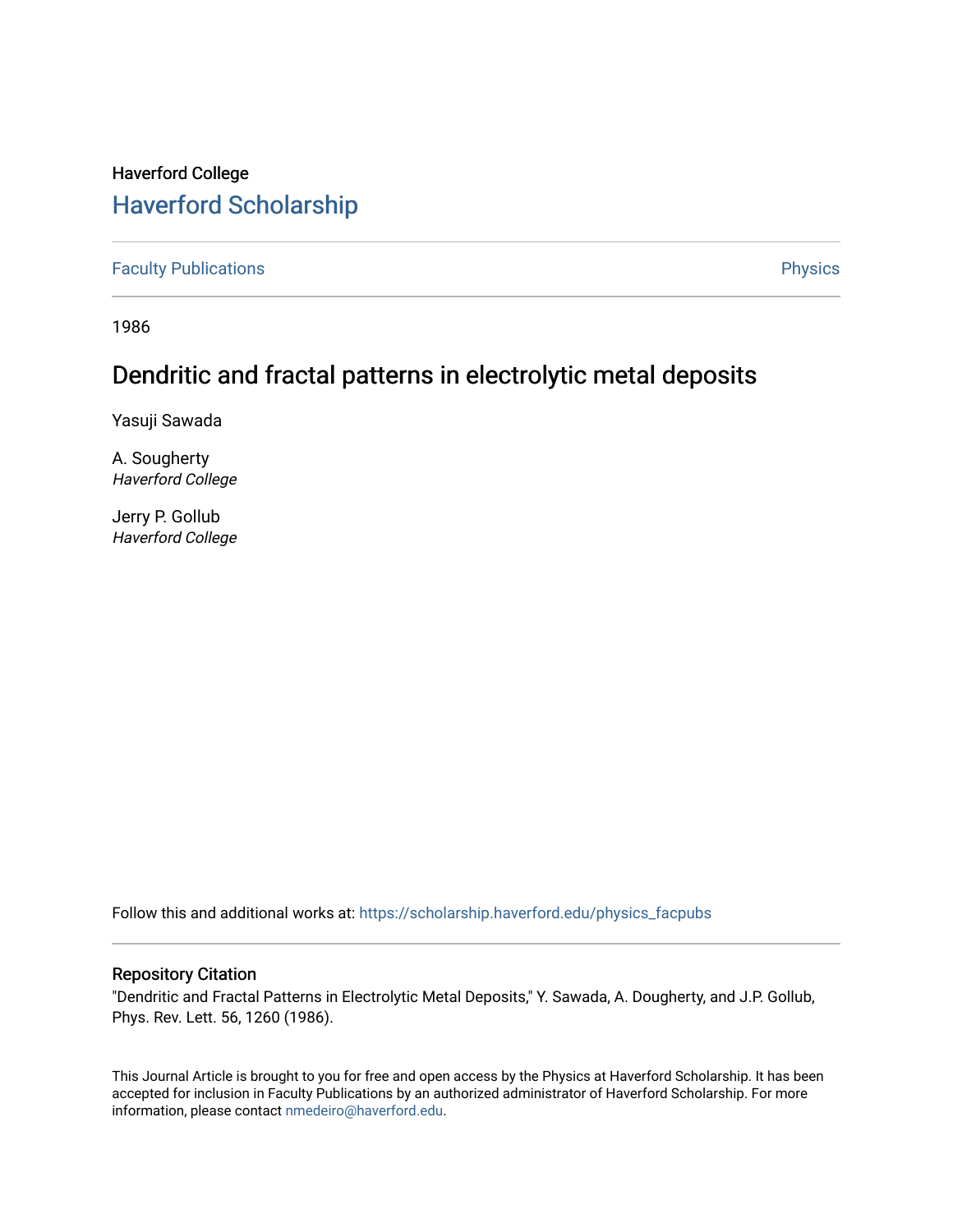## Dendritic and Fractal Patterns in Electrolytic Metal Deposits

Yasuji Sawada, <sup>(a)</sup> A. Dougherty, and J. P. Gollub

Physics Department, Haverford College, Haverford, Pennsylvania 19041, and Physics Department, University of Pennsylvania, Philadelphia, Pennsylvania 19104

(Received 21 October 1985)

Pattern formation in the electrodeposition of Zn from a thin layer of ZnSO<sub>4</sub> solution was studied as a function of electrolyte concentration and applied voltage. We found several qualitatively different growth forms in this system. Most strikingly, a transition from dendritic crystals (where crystalline anisotropy dominates) to disordered ramified patterns is found when the electrolyte concentration is reduced. The disordered patterns may be described as fractal below a concentrationdependent cutoff length.

PACS numbers: 61.50.Cj, 05.70.Ln, 68.70.+ <sup>w</sup>

The growth of dendritic crystals has attracted scientific interest for nearly half a century because the resulting symmetrical but complex forms are not well understood.<sup>1</sup> The complexity of dendritic growth has been identified as being due to the Mullins-Sekerka morphological instability,<sup>2</sup> which renders a growing interface unstable with respect to spatially periodic undulations. Since the full nonlinear problem is difficult to solve (even numerically), interest has centered on certain simplified models and limiting cases.<sup> $3-5$ </sup> One fascinating discovery is that transitions from ordered dendritic patterns to more disordered ("tip-splitting") patterns may occur as the parameters representing crystalline anisotropy and supersaturation are varied.

On the other hand, deposition by diffusion to interfaces can lead to fractal patterns or aggregates, such as those produced by diffusion-limited-aggregation models.<sup>6</sup> These are quite different from dendrites, in that there is often no evidence of preferred axes, and the surface is rough on a wide range of scales. The possible connections between ordered interfacial patterns and fractals have been explored to a limited extent both theoretically<sup>7-9</sup> and experimentally through a hydrodynamic analog.<sup>10</sup> In this paper, we present an experimental study of the electrodeposition of zinc metal in a thin layer. We show that dendrites and several distinct disordered patterns can be realized simply by change of parameters.

The experimental configuration is a thin layer of ZnSO4 solution confined between Plexiglas disks of diameter 15 cm. The gap is 0.25 mm and is uniform to within about 5%. A circular Zn electrode of diameter 10 cm surrounds the fluid, and a small carbon electrode of diameter 0.5 mm protrudes vertically into the fluid through a small hole at the center of the upper disk. This configuration differs substantially from an earlier experiment on Zn electrodeposition<sup>11</sup> in which the growth occurred at the interface between two immiscible fluids in a deep cell. We chose the present configuration in order to achieve a well-defined twodimensional growth process.

The electrolyte concentration  $C$  was varied from

 $0.0025M$  to 1M and the applied potential difference  $\Delta V$  across the cell was varied from 2 to 12 V. We found that the current through the cell was linear in  $\Delta V$  to within about 10% in all cases, so that the transport is essentially Ohmic. Deposits that formed on the carbon electrode over times ranging from minutes to hours were recorded on videotape and analyzed subsequently. (The competing process of electrolysis did not appear to be significant except at very low  $C$ .) We found four qualitatively distinct growth regimes as  $C$ and  $\Delta V$  were varied. These regimes are summarized in the phase diagram of Fig. 1, which is based on the growth of approximately sixty patterns with parameters located at most combinations of the labeled values of C and  $\Delta V$ .

(a) At the lowest C (below about  $0.01M$ ) and low  $\Delta V$ , the deposits are ramified structures with an outer boundary that remained circularly symmetric (especially at low  $\Delta V$ ) during the entire growth period. We call these homogeneous patterns and describe them quantitatively later. An example is shown in Fig. 2. As the concentration is further reduced, these structures begin to resemble those of DLA.

(b) At high C (roughly  $0.1M-1M$ ) and low  $\Delta V$ , the patterns grow slowly, and open ramified deposits are



FIG. 1. Phase diagram showing the various types of patterns observed as a function of electrolyte concentration C and applied voltage  $\Delta V$ .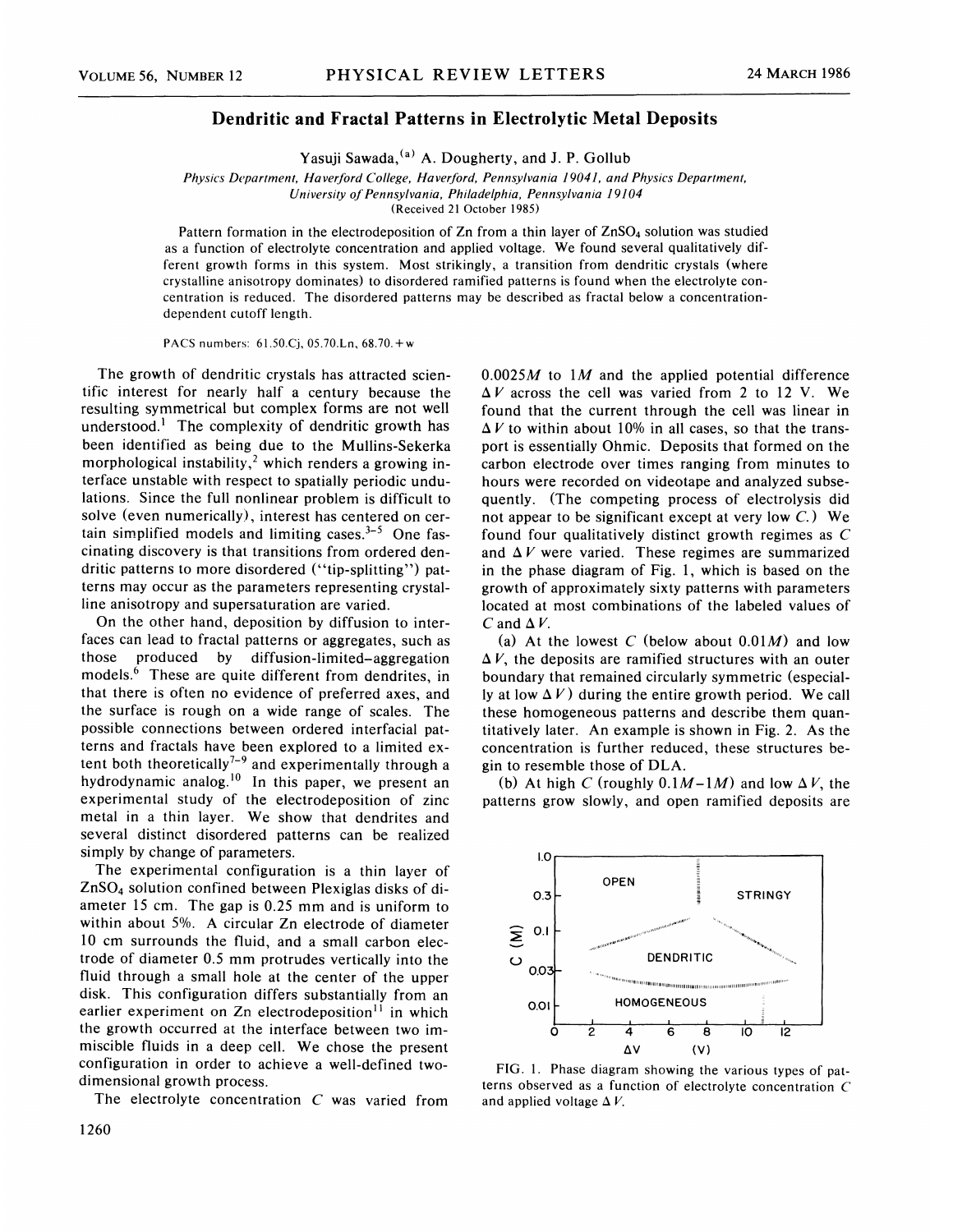

FIG. 2. Homogeneous pattern produced by the tipsplitting instability, at two different magnifications  $(C = 0.01M, \Delta V = 6 V).$ 

obtained, as shown in Fig.  $3(a)$ . They appear to be roughly fractal, but are too thick to merit quantitative analysis. These patterns are similar to those studies<br>previously.<sup>11</sup> previously.<sup>11</sup>

(c) At high  $\Delta V$  and a wide range of C, the growth is extremely fast, and thin stringy (nonoriented) structures are obtained [Fig. 3(b)]. Here, most of the growth occurs at very few sites. The patterns resemble those produced in dielectric breakdown.

(d) Finally, there is an intermediate and rather narrow range of  $C$  that yields dendritic growth, as shown in Fig. 4(a). Here, there are well-defined "backbones" whose orientation is determined by crystalline anisotropy. In fact, these patterns are much more optically reflective than the other patterns, and each of the dendrites seems to be a single crystal. Side branches emerge from the main stems at fairly regular intervals (0.5 mm). When examined at higher magnification, we find that these dendrites have a more complex structure, as shown in Fig. 4(b). The side branches are covered with secondary side branches whose spacing is about 0.05 mm. There may also be even finer structure that is not resolved in these pictures.

The boundaries shown in the phase diagram are only



FIG. 3. (a) Open ramified deposit grown at high  $C$  and low  $\Delta V$  (C = 1M,  $\Delta V$  = 2 V). (b) Stringy pattern grown at higher  $\Delta V$  (C = 0.01*M*,  $\Delta V$  = 12 V).

approximate. A much larger number of runs would be required to determine them accurately. This did not seem worthwhile for two reasons. First, the diagram depends to some extent on the layer thickness and on the ambient temperature  $(23-25 \degree C)$  in our experiments). Second, the locations of the boundaries are not sharply defined, since the patterns can be inhomogeneous. For example, stringy regions are found close to the center of the homogeneous patterns [see Fig.  $2(a)$ , presumably because the local field gradients are high there. To avoid ambiguity, our classification is based on the nature of the pattern 1.5 cm from the center.

Examination by electron microscopy showed the deposits to be thinner than 0.2  $\mu$ m in cases (a) and (d). Thus, the homogeneous and dendritic patterns may be reasonably regarded as two dimensional. On the other hand, the deposits of cases (b) and (c) are much thicker (about 0.1 mm). [The open deposits (b) are composed of randomly oriented hexagonal platelets a few microns in diameter. ]

Some insight into these qualitatively distinct regimes can be obtained by comparison of the linear growth speeds (Fig. 5) for various patterns, measured at the outermost part when it is about 1.5 cm from the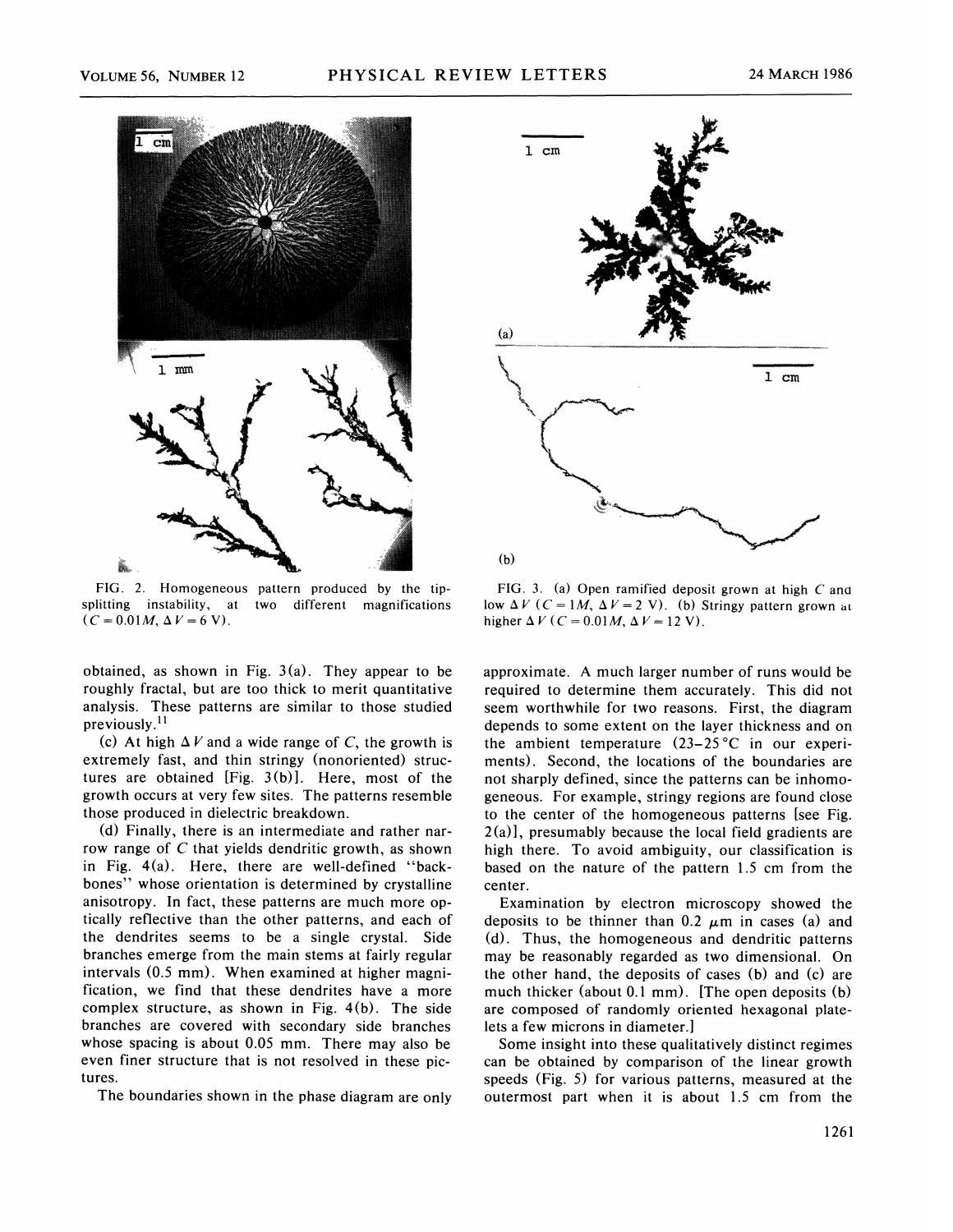60

l2

O.IM

о озм





FIG. 4. Dendritic pattern found at intermediate concentrations ( $C = 0.03M$ ,  $\Delta V = 6$  V).

center. At low  $C$  (homogeneous patterns), the velocity is approximately independent of  $\Delta V$ . This contrasts sharply with the behavior at high  $C$ , where the growth speed is strongly nonlinear in  $\Delta V$ . In that case, the growth is extremely slow and roughly fractal deposits are formed if  $\Delta V$  is low, while fast-growing stringy patterns occur if  $\Delta V$  is high. Finally, we note that the growth speed is quite linear in the voltage for the dendritic case  $(0.03M)$ .

We analyzed the homogeneous patterns quantitatively by digitization with a resolution of  $512 \times 480$  pixels. The growth zone was found to be confined to the outer 10% (approximately) of the pattern. We measured the fractal dimension by dividing the pattern into boxes of size  $\epsilon$ , and then counting the number of boxes containing occupied pixels as a function of  $\epsilon$ , in the usual way. This number scales as  $\epsilon^{-D}$ , where D is the fractal dimension. A well-defined scaling range was not found. Instead, there appears to be a crossover from a large value  $D = 1.8 \pm 0.2$  at scales larger than a concentration-dependent length  $\delta$  to a much smaller value of roughly  $1.4 \pm 0.2$  at smaller scales. The patterns may be regarded as fractal on scales below  $\delta$  (but above some microscopic lower cutoff),



FIG. 5. Linear growth speeds for all the patterns, measured when the outermost portion of each one is 1.5 cm from the center, as a function of C and  $\Delta V$ .

and as approximately homogeneous on larger scales (hence the name). The length scale  $\delta$  is only about 1 mm in Fig. 2, but increases strongly as the concentration is reduced. At a concentration of  $0.005M$ ,  $\delta$  is sufficiently large (about <sup>1</sup> cm) that the patterns resemble typical DLA patterns (they show larger gaps of variable size between growing branches than those seen in Fig. 2).

What theoretical framework is appropriate for efforts to explain these phenomena? It is well established that electric charge neutrality can be assumed, except within a thin boundary layer at the surface of the metal deposit.<sup>12</sup> The thickness of this boundary layer is of the order of 10  $\AA$  for a static system, but here it might be thicker, possibly of the order of the diffusion length given by the ratio of the diffusion constant to the interfacial velocity. This length would typically be tens of microns. Outside the boundary layer, the electric potential is determined by Laplace's equation. (Certain DLA models can also be regarded as generators of solutions to Laplace's equation.) The rate of mass transport outside the boundary layer is simply proportional to the gradient of the potential and to the concentration of the transported species (Zn). We believe that transport by diffusion can be neglected outside the boundary layer, because the cell is Ohmic, as explained earlier. We have also checked for macroscopic fluid motion in the cell by searching for enhanced transport of a neutral soluble dye. Motion on scales larger than the layer depth was not detected at moderate C and  $\Delta V$ . However, motion on the scale of the layer depth near the interface may possibly be present. The release of latent heat is one mechanism that could induce such motion, and electricfield-induced bulk motion is also known. Therefore, the ionic transport near the surface could involve a mixture of diffusion, bulk convective motion, and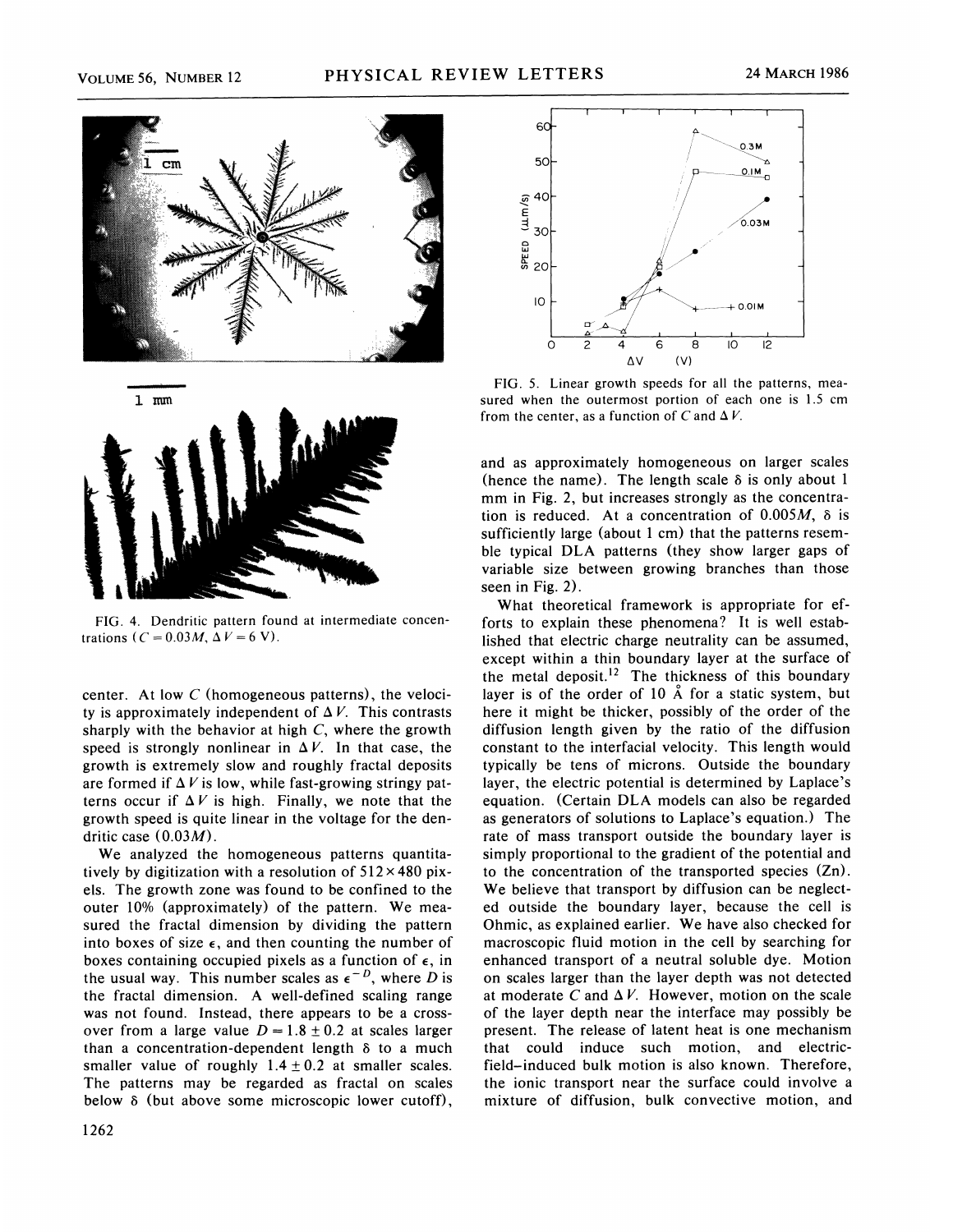field-driven motion. This complexity may make it unrealistic to seek a quantitative model for all of the growth forms of Figs. 2-4. However, we believe that the transition from homogeneous to dendritic patterns as the concentration is varied should be amenable to theoretical treatment.

We wish to emphasize the essential observation that the transition from disordered to dendritic forms generally involves an increase in growth speed. For example, one can go from homogeneous (tip-splitting) patterns to dendrites by increasing  $C$  (and indirectly, the growth speed) at a fixed  $\Delta V=8$  V. This behavior is consistent with theoretical expectations and the behavior of simple model systems, for example, the "geometrical model" of crystal growth, $3$  in which the local growth speed is taken to be a function of the local curvature. Numerical and analytical studies of this model reveal a transition to dendritic behavior as the supersaturation S (or growth speed) is increased. If S is lower than a critical value, a tip-splitting instability prevents the formation of regular dendritic patterns. Similar transitions have been observed in other simulations.<sup>9, 13</sup> Tip splitting has been observed in ordinary crystal growth, but dendrites seem to be much more robust in that case.

During the preparation of this manuscript, we became aware of related experiments by Grier et  $al$ .<sup>14</sup> They also observe the dendritic to fractal transition as  $C$  is reduced, but classify the various patterns somewhat differently.

These observations support the existence of a close relationship between dendritic patterns that are dominated by crystalline anisotropy, and disordered patterns that may in some cases be considered to be fractal, as suggested by several theoretical models. This work leaves several important questions unanswered. What is the origin of the concentration-dependent crossover length scale  $\delta$ ? Why is crystalline anisotropy manifested macroscopically only in a relatively narrow part of the parameter space?

This work was supported by the National Science Foundation under Grant No. DMR-8503543, and earlier under No. DMR-8216718. We are indebted to L. Sander, T. Witten, and H. Levine for helpful conversations and suggestions. One of us (Y.S.) wishes to acknowledge the hospitality of Haverford College and The University of Pennsylvania during the period of this work.

(a) Permanent address: Research Institute of Electrical Communication, Tohoku University, Sendai 980, Japan.

<sup>1</sup>J. S. Langer, Rev. Mod. Phys. 52, 1 (1980), and references therein.

W. W. Mullins and R. F. Sekerka, J. Appl. Phys. 34, 323 (1963), and 35, 444 (1964).

 ${}^{3}R$ . C. Brower, D. A. Kessler, J. Koplik, and H. Levine, Phys. Rev. A 29, 1335 (1984); D. A. Kessler, J. Koplik, and H. Levine, Phys. Rev. A 30, 3161 (1984), and 31, 1712 (1985).

4E. Ben-Jacob, N. Goldenfeld, J. S. Langer, and G. Schoen, Phys. Rev. A 29, 330 (1984); E. Ben-Jacob, N. Goldenfeld, B. G. Kotliar, and J. S. Langer, Phys. Rev. Lett. 53, 2110 (1984).

5W. van Saarloos and J. D. Weeks, Phys. Rev. Lett. 55, 1685 (1985).

<sup>6</sup>T. A. Witten and L. M. Sander, Phys. Rev. Lett. 47, 1400 (1981), and Phys. Rev. B 27, 5686 (1983).

7T. Vicsek, Phys. Rev. Lett. 53, 2281 (1984).

sL. P. Kadanoff, J. Stat. Phys. 39, 267 (1985).

<sup>9</sup>L. M. Sander, P. Ramanlal, and E. Ben-Jacob, to be published.

10E. Ben-Jacob, R. Godbey, N. Goldenfeld, J. Koplik, H. Levine, T. Mueller, and L. M. Sander, Phys. Rev. Lett. 55, 1315 (1985).

11M. Matsushita, M. Sano, Y. Hayakawa, H. Honjo, and Y. Sawada, Phys. Rev. Lett. 53, 286 (1984).

<sup>12</sup>J. O'M. Bockris and A. K. N. Reddy, Modern Electrochemistry, Vol. 2 (Plenum, New York, 1970), p. 623ff.

<sup>13</sup>N. Goldenfeld, private communication.

i4D. Grier, E. Ben-Jacob, R. Clarke, and L. M. Sander, following Letter [Phys. Rev. Lett. 56, 1264 (1986)].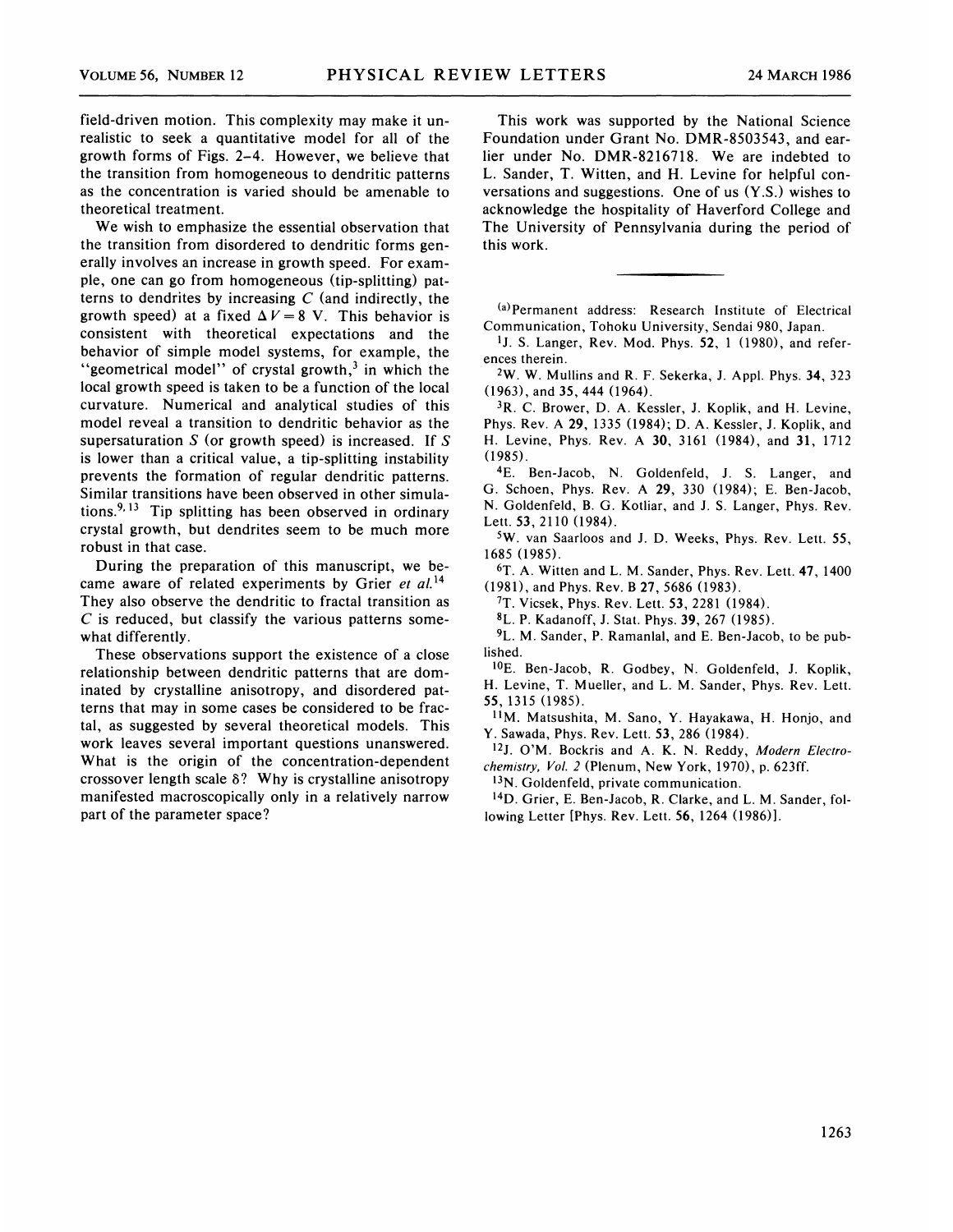

FIG. 2. Homogeneous pattern produced by the tip-<br>splitting instability, at two different magnifications<br> $(C = 0.01M, \Delta V = 6 V)$ .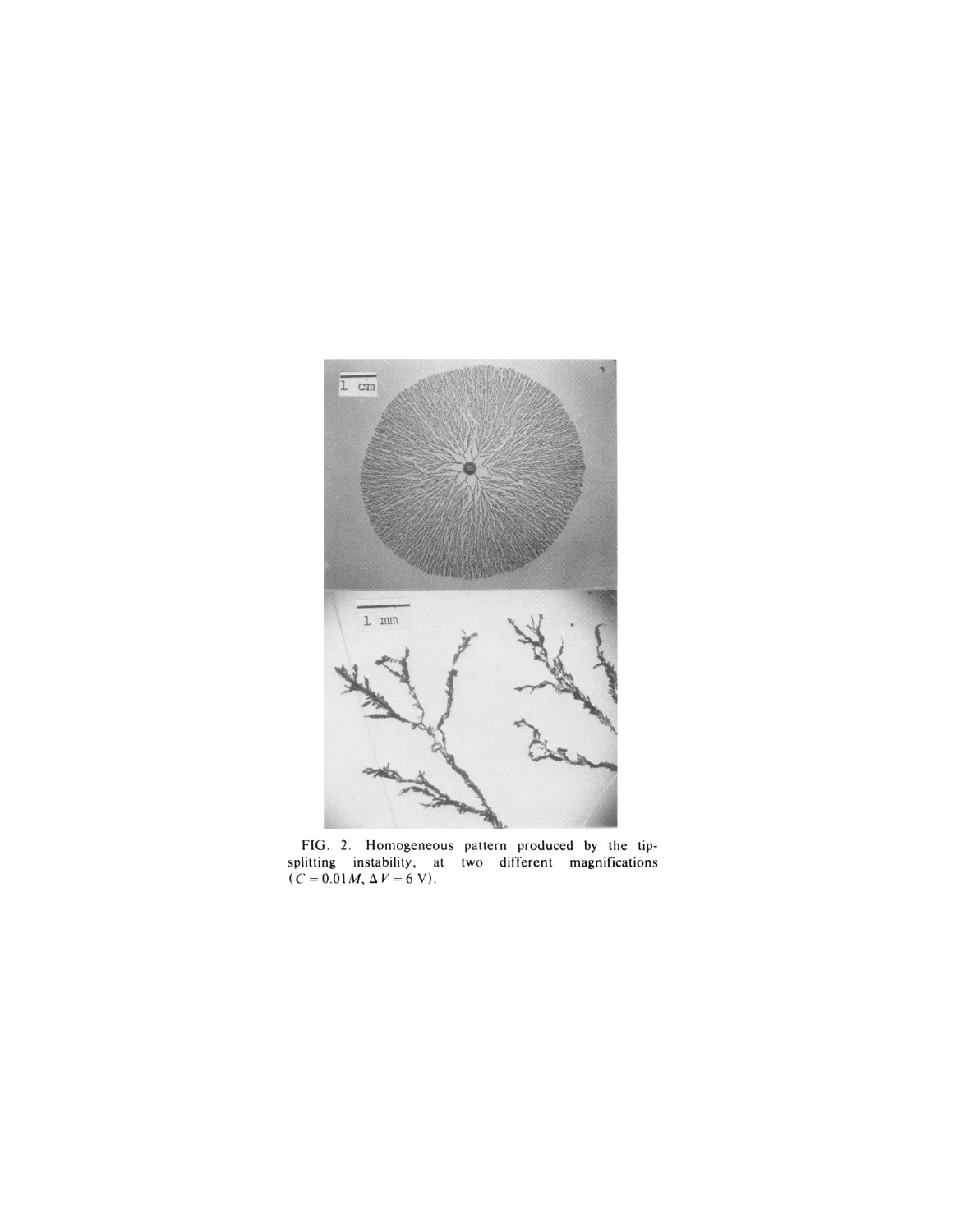

FIG. 3. (a) Open ramified deposit grown at high C and<br>low  $\Delta V$  (C = 1*M*,  $\Delta V$  = 2 V). (b) Stringy pattern grown at<br>higher  $\Delta V$  (C = 0.01*M*,  $\Delta V$  = 12 V).